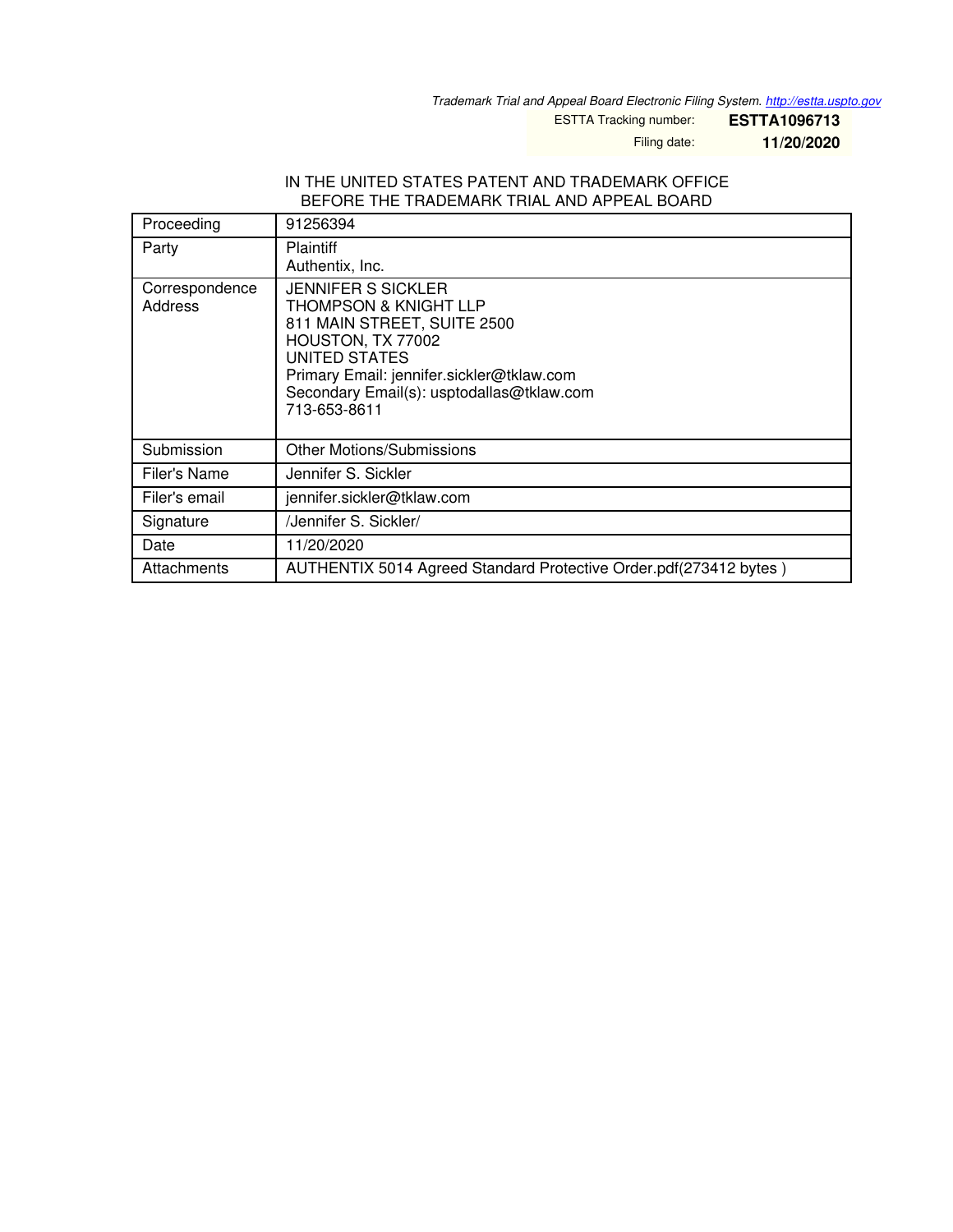## **IN THE UNITED STATES PATENT AND TRADEMARK OFFICE BEFORE THE TRADEMARK TRIAL AND APPEAL BOARD**

| Authentix, Inc.,                      |  |
|---------------------------------------|--|
|                                       |  |
| Opposer,                              |  |
|                                       |  |
| V.                                    |  |
|                                       |  |
| Continental Properties Company, Inc., |  |
|                                       |  |
| Applicant.                            |  |

) **Opposition No.:** 91256394 Opposer, ) **Trademark:** AUTHENTIX ) **Serial No.:** 88639661 **Filing Date:** October 02, 2019

#### **STANDARD PROTECTIVE ORDER**

Pursuant to Trademark Rule 2.116(g), this standard protective order ("Order") is adopted by the Board and automatically imposed in all Board proceedings. It is not necessary for the parties and/or their attorneys to sign copies of the Order for it to take effect or for the parties to be bound by its terms during the course of the proceeding. However, it may be desirable to obtain such signatures to assure the parties that they have created a contract which will survive this Board proceeding and that they may have a remedy for breach of that contract which occurs after the conclusion of this Board case. Notwithstanding, any determination of whether the Order establishes contractual rights or is enforceable outside of this Board proceeding is for the appropriate judicial forum to decide should such matter come before it.

Information disclosed by any party or non-party witness during this proceeding may be designated (1) **Confidential** or (2) **Confidential – For Attorneys' Eyes Only (Trade Secret/ Commercially Sensitive)** by a party or witness. To preserve the confidentiality of the information so disclosed, the parties are hereby bound by the terms of this Order, in its standard form or as modified by agreement of the parties approved by the Board, and by any additional provisions approved by the Board. As used in this Order, the term "information" covers documentary material, electronically stored information ("ESI"), testimony,<sup>1</sup> and any other information provided during the course of this Board proceeding.

Parties may use this Order as the entirety of their agreement or may use it as a template from which they may fashion a modified agreement, subject to Board approval.

This Order shall govern any information produced in this Board proceeding and designated pursuant to this Order, including all designated discovery depositions, all

<sup>&</sup>lt;sup>1</sup> Testimony as used in this Order, includes testimony provided during a discovery deposition or a testimony deposition or by declaration or affidavit, either orally or upon written questions.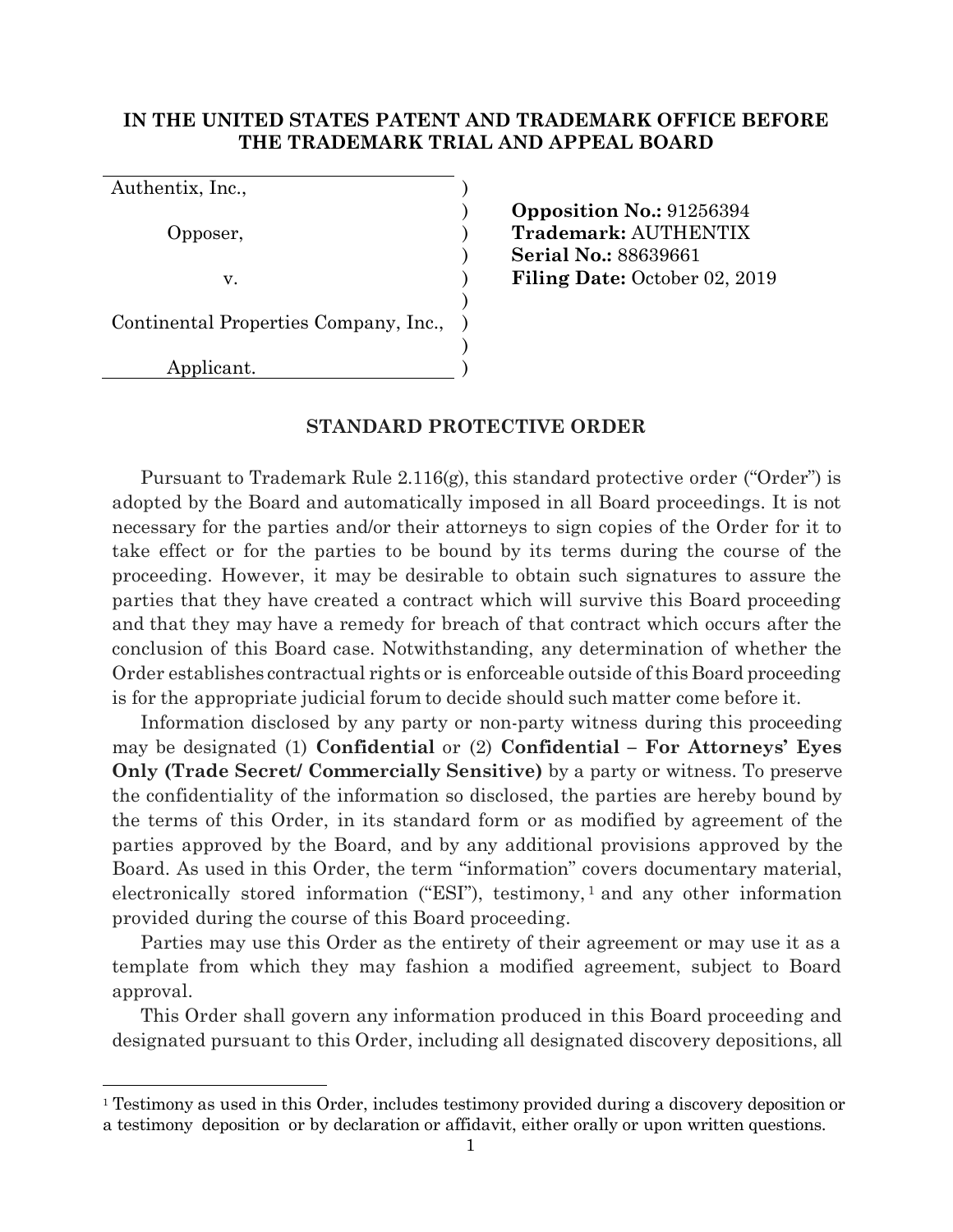designated testimony depositions and declarations and affidavits, all designated deposition exhibits and testimony exhibits, interrogatory answers, admissions, documents and other discovery and testimony materials, whether produced informally, as part of mandatory disclosures, or in response to interrogatories, requests for admissions, requests for production of documents or other methods of discovery.

This Order shall also govern any designated information produced or provided in this Board proceeding pursuant to required disclosures under any applicable federal procedural rule or Board rule and any supplementary disclosures thereto.

This Order shall apply to the parties and to any nonparty from whom discovery or testimony may be sought in connection with this proceeding and who desires the protection of this Order.

## **TERMS OF ORDER**

## **1) Classes of Protected Information.**

The Rules of Practice in Trademark Cases provide that all inter partes proceeding files, as well as the involved registration and application files, are open to public inspection. The terms of this Order are not to be used to undermine public access to such files. When appropriate, however, a party or witness, on its own or through its attorney, may seek to protect the confidentiality of information by employing one of the following designations.

**Confidential** -Material to be shielded by the Board from public access.

**Confidential – Attorneys' Eyes Only (Trade Secret/Commercially Sensitive)** -Material to be shielded by the Board from public access, restricted from any access by the parties, and available for review by **outside counsel**  for the parties and, subject to the provisions of paragraphs 4 and 5, by independent experts or consultants for the parties.

Material designated as **Confidential - Attorneys' Eyes Only (Trade Secret/Commercially Sensitive)** may include the following types of information: (1) sensitive technical information, including current research, development and manufacturing information; (2) sensitive business information, including highly sensitive financial or marketing information; (3) competitive technical information, including technical analyses or comparisons of competitor's products or services; (4) competitive business information, including non-public financial and marketing analyses, media scheduling, comparisons of competitor's products or services, and strategic product/service expansion plans; (5) personal health or medical information; (6) an individual's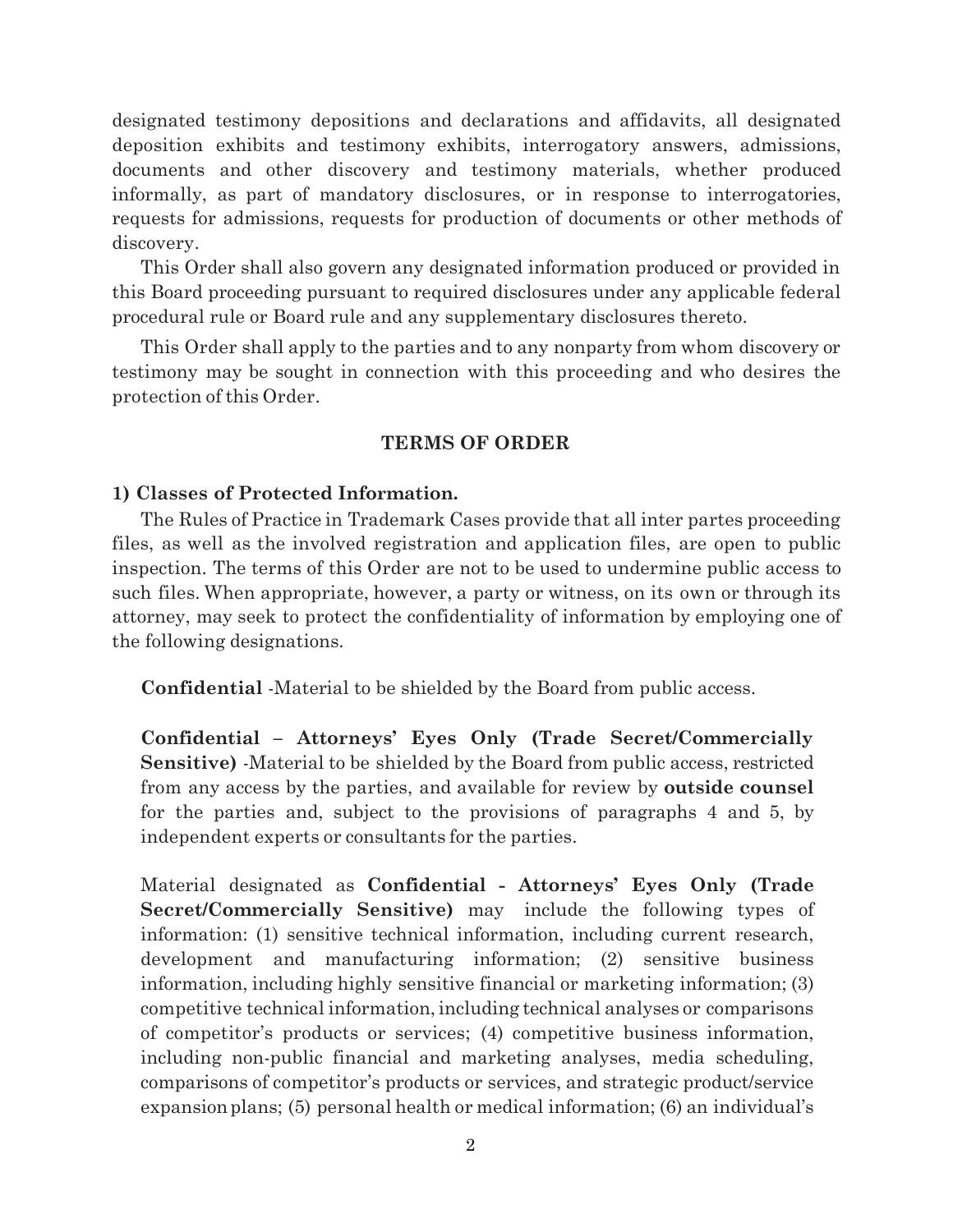personal credit, banking or other financial information; or (7) any other commercially sensitive information the disclosure of which to non-qualified persons subject to this Order the producing party reasonably and in good faith believes would likely cause harm.

## **2) Information Not to Be Designated as Protected.**

Information may not be designated as subject to any form of protection if it (a) is, or becomes, public knowledge, as shown by publicly available writings, other than through violationof the terms of this Order;(b) is acquired by a non-designating party or non-party witness from a third party lawfully possessing such information and having no obligation to the owner of the information; (c) was lawfully possessed by a non-designating party or non-party witness prior to the opening of discovery in this proceeding, and for which there is written evidence of the lawful possession; (d) is disclosed by a non-designating party or non-party witness legally compelled to disclose the information; or (e) is disclosed by a non-designating party with the approval of the designating party.

## **3) Access to Protected Information.**

The provisions of this Order regarding access to protected information are subject to modification by written agreement of the parties or their attorneys and approval by the Board.

Administrative Trademark Judges, Board attorneys, and other employees of the Board are bound to honor the parties' designations of informationas protected, except as otherwise required by law, but are not required to sign forms acknowledging the terms and existence of this Order. Court reporters, stenographers, video technicians or others who may be employed by the parties or their attorneys to perform services incidental to this proceeding will be bound only to the extent that the parties or their attorneys make it a condition of employment or obtain agreements from such individuals, in accordance with the provisions of paragraph 4.

 **Parties** are defined as including individuals, officers of corporations, partners of partnerships, members of limited liability companies/corporations, and management employees of any type of business organization.

 **Attorneys** for parties are defined as including **in-house counsel** and **outside counsel**, including support staff operating under counsel's direction, such as paralegals or legal assistants, secretaries, and any other employees or independent contractors operating under counsel's instruction.

 **Independent experts or consultants** include individuals retained by a party for purposes related to prosecution or defense of the proceeding but who are not current or former employees, officers, members, directors, or partners of any party, affiliates of any party, or the attorneys of any party or its affiliates, or competitors to any party, or employees or consultants of such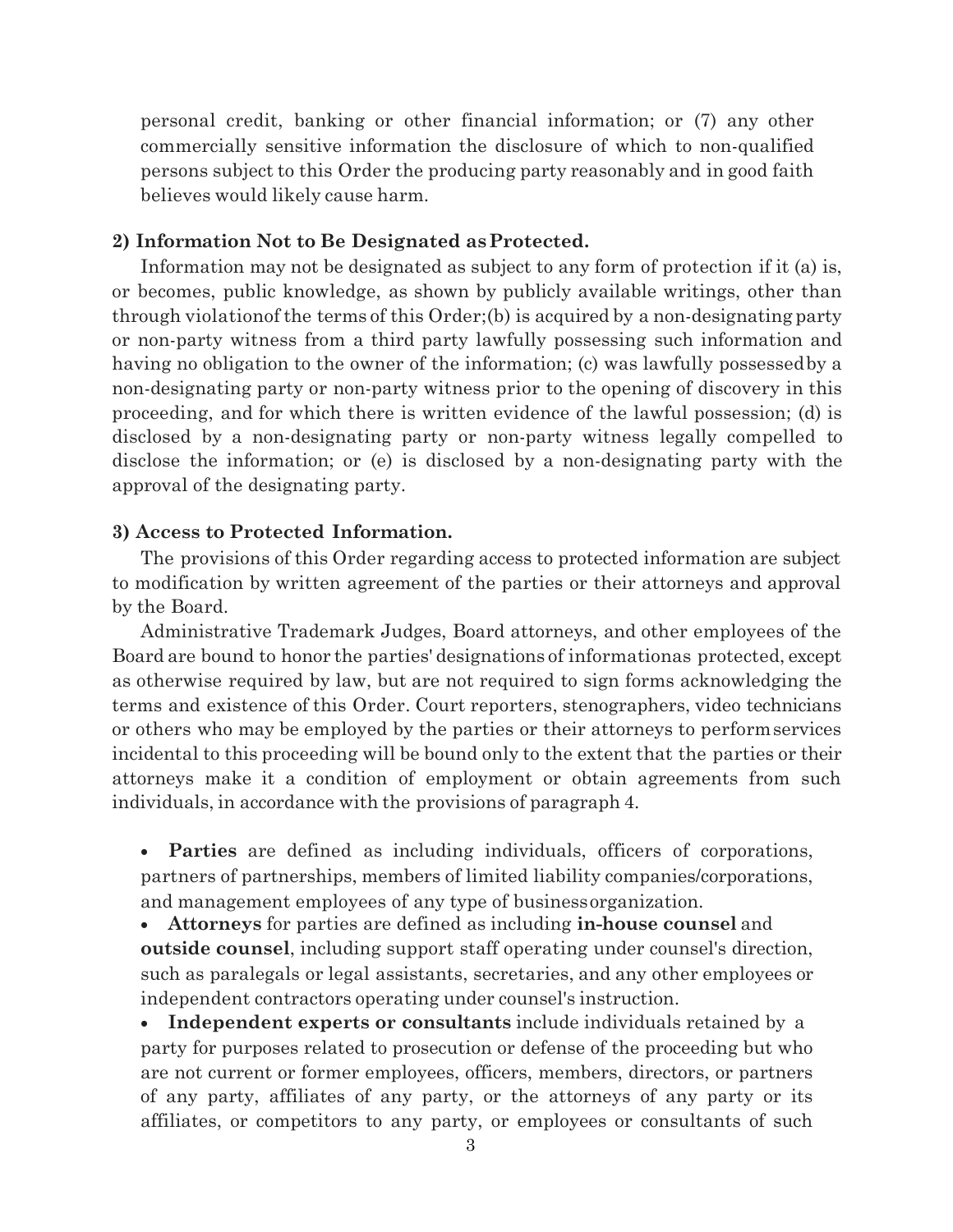competitors with respect to the subject matter of the proceeding.

 **Non-party witnesses** include any individuals to be deposed during discovery or trial, whether willingly or under subpoena issued by a court of competent jurisdiction over the witness.

**Parties** and their **attorneys** shall have access to information designated as **confidential**, subject to any agreed exceptions.

**Outside counsel, but not in-house counsel,** shall have access to information designated as **Confidential – Attorneys' Eyes Only (Trade Secret/Commercially sensitive)**.

**Independent experts or consultants**, **non-party witnesses**, and **any other individual** not otherwise specifically covered by the terms of this order may be afforded access to **confidential** information in accordance with the terms that follow in paragraph 4. Further, **independent experts or consultants** may have access to **Confidential – Attorneys' Eyes Only (Trade Secret/Commercially Sensitive)**  information if such access is agreed to by the parties or ordered by the Board, in accordance with the terms that follow in paragraphs 4 and 5.

### **4) Disclosure to Any Individual.**

Prior to disclosure of protected information by any party or its attorney to any individual not already provided access to such information by the terms of this Order, the individual shall be informed of the existence of this Order and provided with a copy to read. The individual will then be required to certify in writing that the order has been read and understood and that the terms shall be binding on the individual. No individual shall receive any protected information until the party or attorney proposing to disclose the information has received the signed certification from the individual. A form for such certification is attached to this Order. See Exhibit A. The party or attorney receiving the completed form shall retain the original.

#### **5) Disclosure to Independent Experts or Consultants.**

In addition to meeting the requirements of paragraph 4, any party or attorney proposing to share disclosed information that has been designated **Confidential-Attorneys' Eyes Only (Trade Secret/Commercially Sensitive)** with an independent expert or consultant must also notify the party who designated the information as such. Notification must be personally served or forwarded by certified mail, return receipt requested, or by email, and shall provide notice of the name, address, occupation and professional background of the expert or independent consultant.

The party or its attorney receiving the notice shall have ten (10) business days to object to disclosure to the expert or independent consultant. If objection is made, then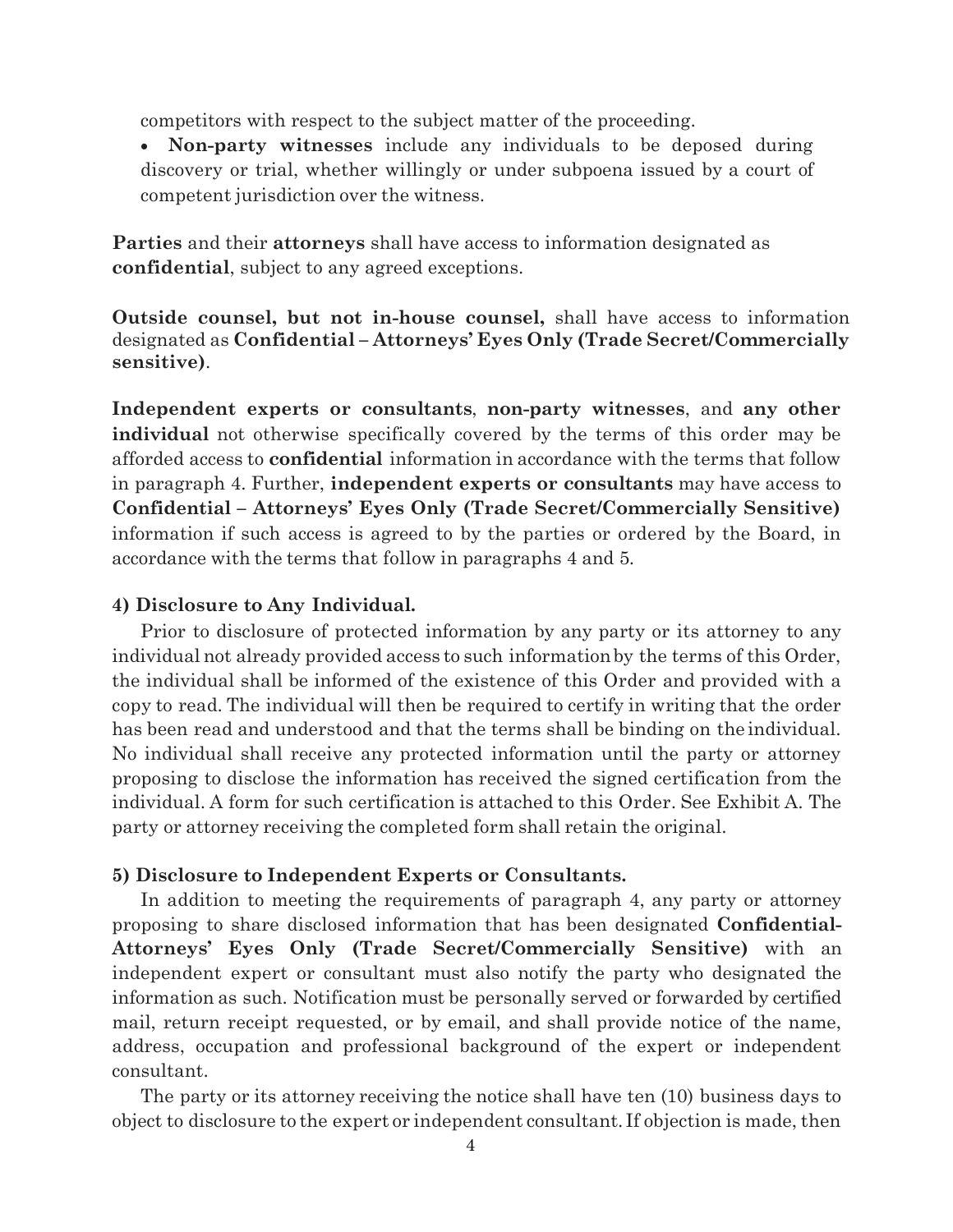the parties must negotiate in good faith the issue before raising the issue before the Board. If the parties are unable to settle the dispute, then it shall be the obligation of the party or attorney proposing disclosure to bring the matter before the Board with an explanation of the need for disclosure and a report on the efforts the parties have made to settle their dispute. The party objecting to disclosure will be expected to respond with its arguments against disclosure or its objections will be deemed waived.

## **6) Responses to Written Discovery.**

Responses to interrogatories under Federal Rule 33 and requests for admissions under Federal Rule 36 (whether in a paper or electronic form) and which the responding party reasonably believes to contain protected information shall be prominently stamped or marked with the appropriate designation from paragraph 1. Any inadvertent disclosure without appropriate designation shall be remedied as soon as the disclosing party learns of its error, by informing all adverse parties, in writing, of the error. The parties should inform the Board only if necessary because there was a filing of protected information not in accordance with the provisions of paragraph 12.

## **7) Production of Documents.**

If a party responds to requests for production under Federal Rule 34 by making copies and forwarding the copies to the inquiring party, including ESI, then the copies shall be prominently stamped or marked, as necessary, with the appropriate designation from paragraph 1. If the responding party makes documents available for inspection and copying by the inquiring party, all documents shall be considered protected as "Confidential," as defined in Section 1 of this order, during the course of inspection.<sup>2</sup> After the inquiring party informs the responding party what documents are to be copied, the responding party will be responsible for prominently stamping or marking the copies with the appropriate designation from paragraph 1.

## **8) Depositions.**

Protected documents produced during an oral discovery deposition or a discovery deposition upon written questions, or offered into evidence during an oral testimony

<sup>2</sup> To the extent any of the documents provided for inspection may be deemed Confidential- For Attorneys' Eyes Only and the inquiring party is not represented by counsel, it is the responsibility of the responding party to remove such documents prior to inspection and copy and forward such documents, if responsive, to the inquiring party with the marked designation Confidential-For Attorneys' Eyes Only, including any appropriate redactions, if necessary. Alternatively, a party responding to document requests from an inquiring party that is representing itself pro se in a Board proceeding may forego the "inspection" option and instead copy and produce responsive documents clearly marked with the appropriate designation of confidentiality from paragraph 1, as necessary and appropriate.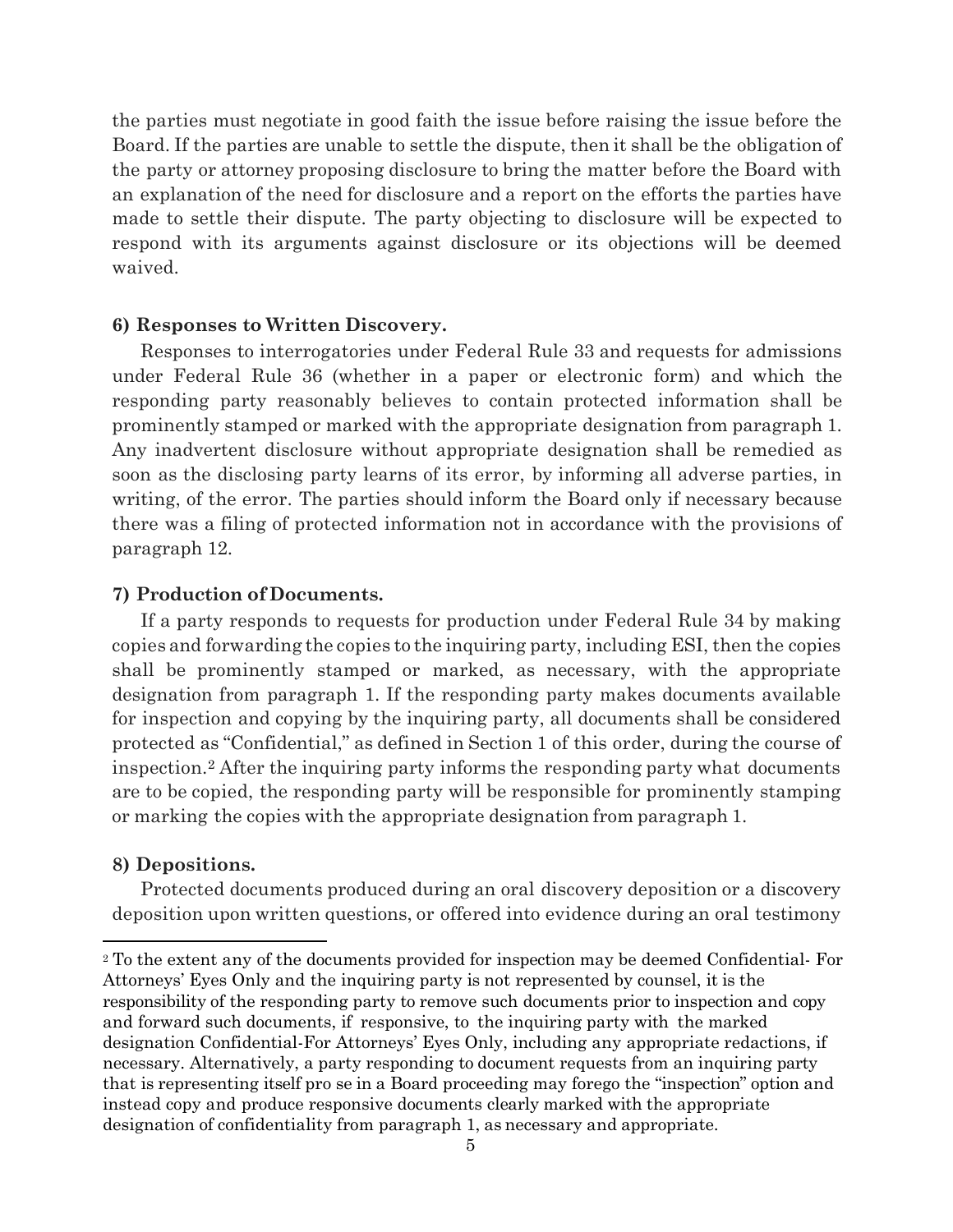deposition, a testimony depositionuponwrittenquestions, or testimony submitted by affidavit or declaration, shall be noted appropriately as such by the producing or offering party at the outset of any discussion of the document or information contained in the document. In addition, the documents must be prominently stamped or marked with the appropriate designation.

If testimony includes protected information, the interested party shall, to the extent practical under the circumstances, make note on the record of the protected nature of the information.

The transcript of any deposition (whether for discovery or testimony purposes) and all exhibits or attachments shall be considered "Confidential," as defined in Section 1 of this order, for 30 days following the date of service of the transcript by the party that took the deposition. During that 30-day period, either party may designate the portions of the transcript, and any specific exhibits or attachments that are to be treated as protected, by electing the appropriate designationfromparagraph 1. Appropriate stampings or markings should be made during this time, if not already done so. If no such designations are made, then the entire transcript and exhibits will be considered unprotected.

### **9) Filing Notices of Reliance.**

When a party or its attorney files a notice of reliance during the party's testimony period, the party or attorney is bound to honor designations made by the adverse party or attorney, or non-party witness, who disclosed the information, so as to maintain the protected status of the information.

#### **10) Briefs.**

When filing briefs, memoranda, affidavits and/or declarations in support of a motion, or briefs at final hearing, the portions of these filings that discuss protected information, whether information of the filing party, or any adverse party, or any non-party witness, should be redacted. The rule of reasonableness for redaction is discussed in paragraph 12 of this Order.

#### **11) Handling of Protected Information.**

Disclosure of information protected under the terms of this Order is intended only to facilitate the prosecution or defense of this Board proceeding. The recipient of any protected information disclosed in accordance with the terms of this Order is obligated to maintain the confidentiality of the information and shall exercise reasonable care in handling, storing, using, disseminating, retaining, returning, and destroying the information.

#### **12) Redaction; Filing Material with the Board.**

When a party or attorney must file protected information with the Board, or a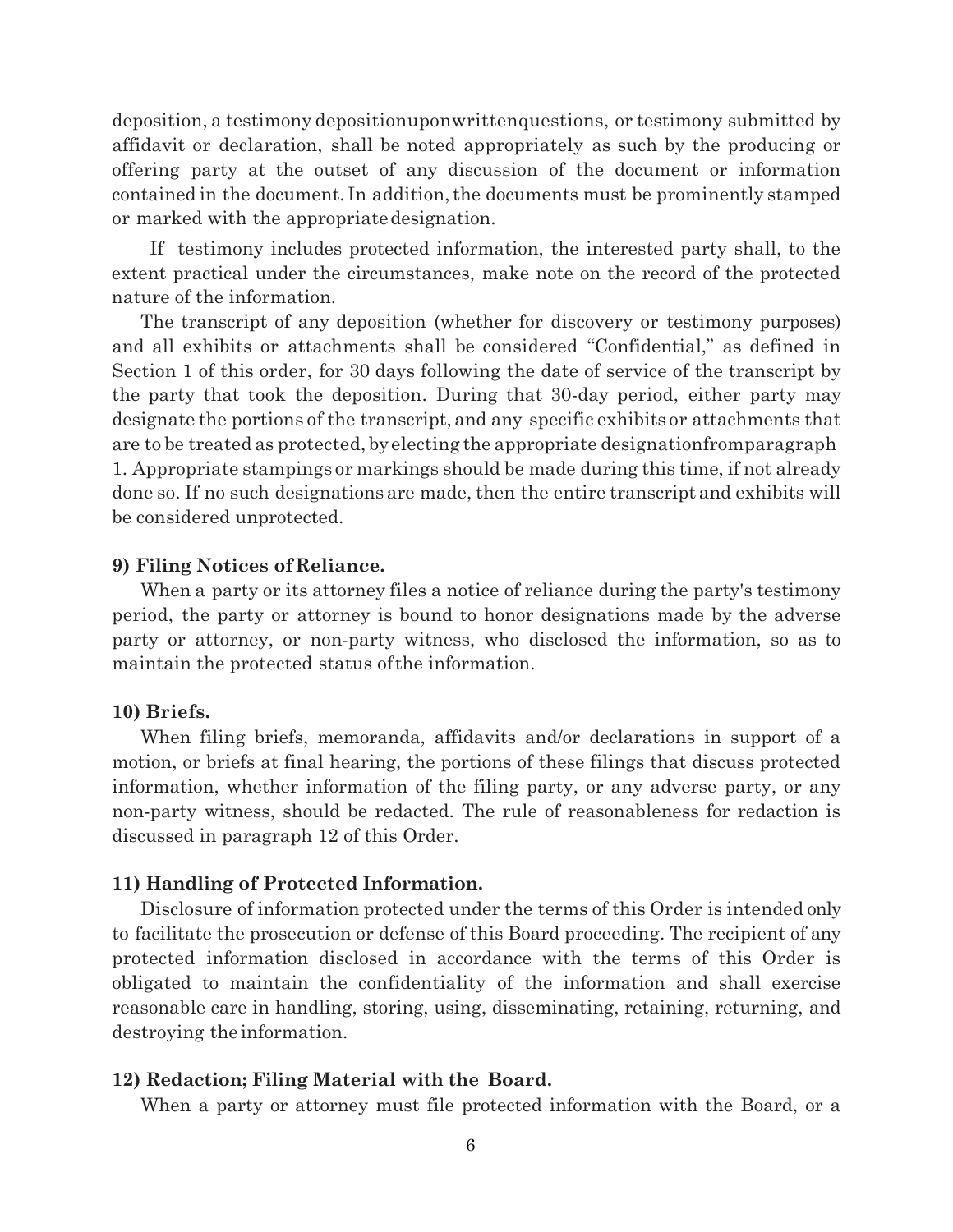motion or final brief that discusses such information, the protected information or portion of the motion/brief discussing the same should be redacted from the remainder. Redactions are subject to a rule of reasonableness.

Redaction can entail merely covering or omitting a portion of a page of material when it is copied or printed in anticipation of filing but can also entail the more extreme measure of simply filing the entire page under seal as one that contains primarily confidential material. If only a sentence or short paragraph of a page of material is confidential, covering that material when the page is copied, or omitting the material, would be appropriate.

In contrast, if most of the material on the page is confidential, then filing the entire page under seal would be more reasonable, even if some small quantity of nonconfidential material is then withheld fromthe public record. Likewise, when a multipage document is in issue, reasonableness would dictate that redactionof the portions or pages containing confidential material be effected when only some small number of pages contain such material. In contrast, if almost every page of the document contains some confidential material, it may be more reasonable to simply submit the entire document under seal. **Occasions when a whole document or motion/brief must be submitted under seal should be very rare**.

Protected information, and pleadings, briefs or memoranda that reproduce, discuss or paraphrase such information, shall be filed with the Board under seal. If filed by mail, the envelopes or containers shall be prominently stamped or marked with a legend in substantially the following form:

#### **CONFIDENTIAL**

This envelope contains documents or information that are subject to a protective order or agreement. The confidentiality of the material is to be maintained and the envelope is not to be opened, or the contents revealed to any individual, except by order of the Board.

If filed electronically by employing the Board's Electronic System for Trademark Trial and Appeals ("ESTTA"), the filing party should comply with the redaction guidelines set forth above and click the "confidential filing" option prior to transmitting the documents electronically. In all situations, a redacted copy must also be filed for public view.

#### **13) Acceptance of Information; Inadvertent Disclosure.**

Acceptance by a party or its attorney of information disclosed under designation as protected shall not constitute an admissionthat the information is, in fact, entitled to protection. Inadvertent disclosure of information which the disclosing party intended to designate as protected shall not constitute waiver of any right to claim the information as protected upon discovery of the error. In the event a party inadvertently files a document containing protected information, such party should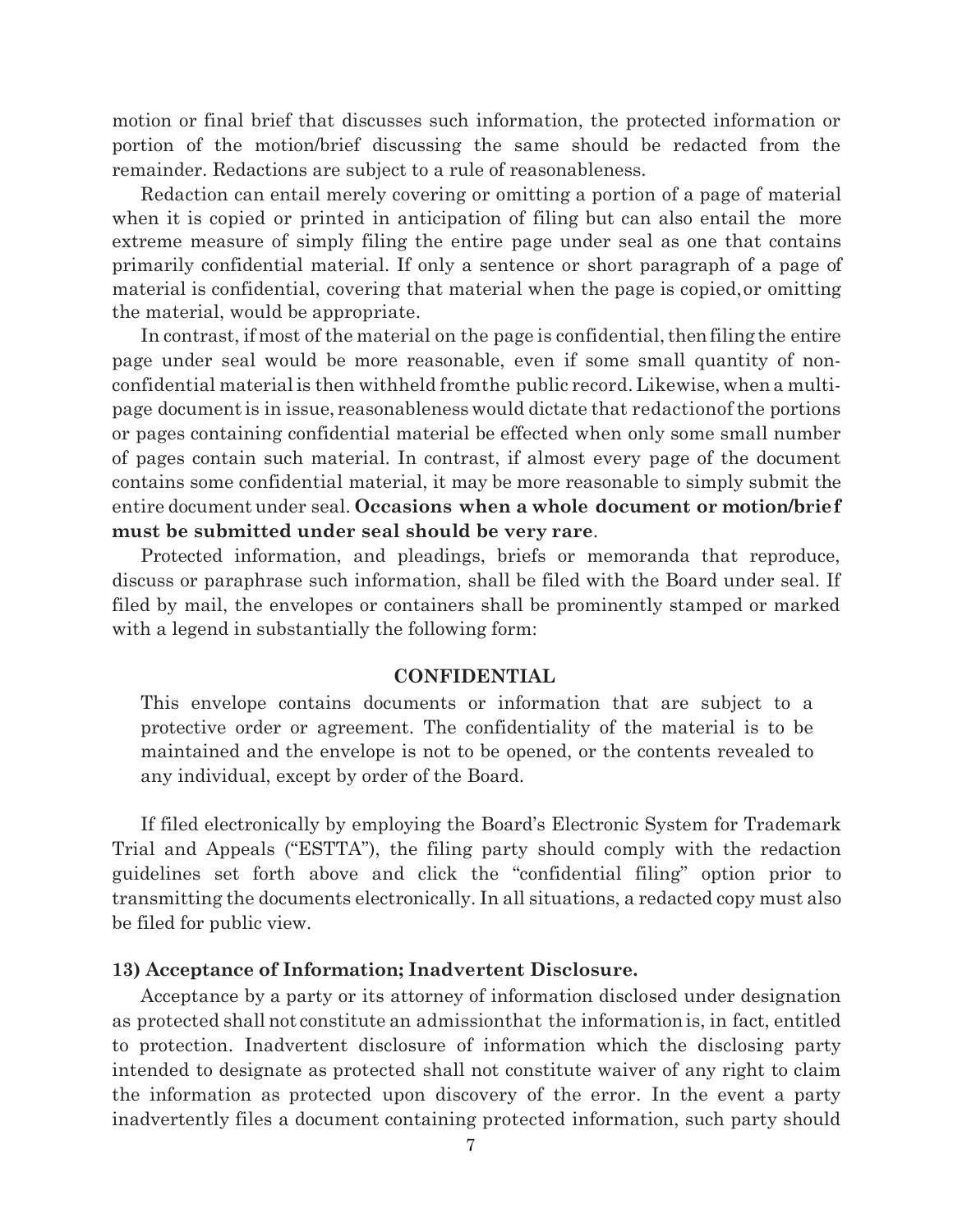immediately inform the Board and the Board will mark such document as confidential and will require the party to resubmit a redacted, publicly available copy of such document.

If, through inadvertence, a producing party provides any "CONFIDENTIAL" or "CONFIDENTIAL - ATTORNEYS' EYES ONLY" discovery material during a Board proceeding without marking the information as "CONFIDENTIAL" or "CONFIDENTIAL - ATTORNEYS' EYES ONLY," the producing party may subsequently inform the receiving party in writing of the "CONFIDENTIAL" or "CONFIDENTIAL - ATTORNEYS' EYES ONLY" nature of the disclosed information, and the receiving party shall treat the disclosed information in accordance with this Order after receipt of such written notice and make reasonable efforts to retrieve any such material that has been disclosed to persons not authorized to receive the material under the terms hereof. A party objecting to any such "CONFIDENTIAL" or "ATTORNEYS' EYES ONLY" designation shall follow the procedures set forth in paragraph 14 below. Prior disclosure of material later designated as "CONFIDENTIAL" or "ATTORNEYS' EYES ONLY" shall not constitute a violation of this Order.

If a disclosing party through inadvertence produces or provides discovery material that it believes is subject to a claim of attorney-client privilege, work product immunity, or any other privilege, the disclosing party may give written notice to the receiving party that the discovery material is deemed privileged and that return of the material is requested. Upon such written notice, the receiving party shall immediately gather the original and all copies of the material of which the receiving party is aware and shall immediately return the original and all such copies to the disclosing party.

## **14) Challenges to Designations of Information as Protected.**

If the parties or their attorneys disagree as to whether certain information should be protected, they are obligated to negotiate in good faith regarding the designation by the disclosing party. If the parties are unable to resolve their differences, the party challenging the designation may make a motion before the Board seeking a determination of the status of the information.

A challenge to the designation of information as protected must be made substantially contemporaneous with the designation, or as soon as practicable after the basis for challenge is known. When a challenge is made long after a designation of information as protected, the challenging party will be expected to show why it could not have made the challenge at an earlier time. The party designating information as protected will, when its designation is timely challenged, bear the ultimate burden of proving that the information should be protected.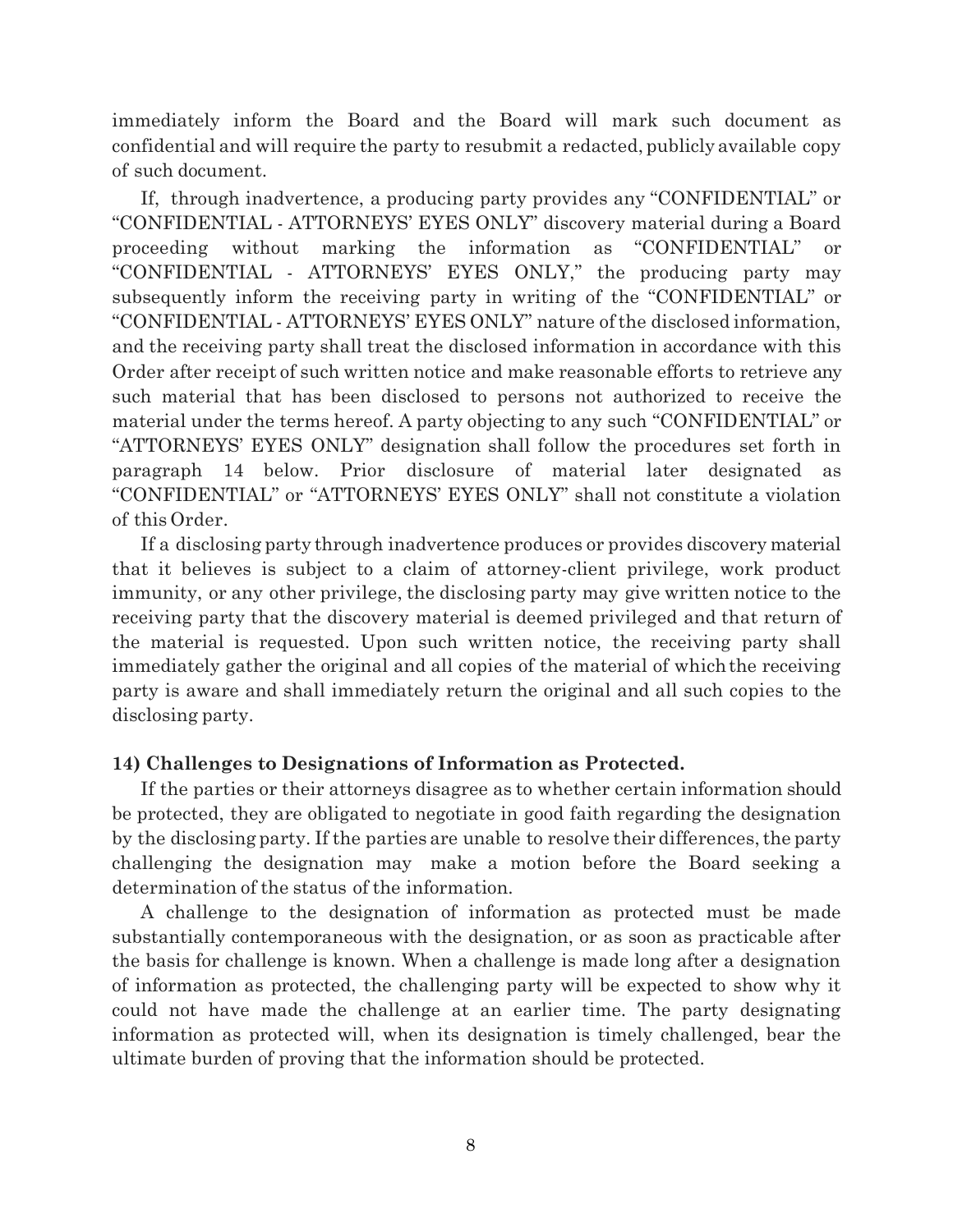#### **15) Consequences of Unchallenged Overdesigations.**

In the event the Board determines that a party has improperly overdesignated information as protected, and a party has not contested the overdesignation, the Board, on its own initiative, may (1) disregard the overdesignation for those matters which are improperly designated;(2) issue an order to show cause why the submission should not be made open to public view; (3) require a party to reduce redactions by redesignating as non-confidential the overdesignated information and resubmit a properly designated redacted copy for public view; or (4) not consider the improperly designated matter in rendering its decision. In the case of an order to show cause, or request for resubmission of a filing with proper redaction (i.e., proper designation of confidential matter for public access), if no response is received, the Board will redesignate the confidentially filed material as non-confidential and make it available for public view.

#### **16) Board's Jurisdiction; Handling of Materials after Termination.**

The Board's jurisdiction over the parties and their attorneys ends when this proceeding is terminated. A proceeding is terminated only after a final order is entered and either all appellate proceedings have been resolved or the time for filing an appeal has passed without filing of any appeal.

The parties may agree that archival copies of evidence, memoranda, discovery deposition transcripts, testimony deposition transcripts, affidavits, declarations, and briefs may be retained solely by outside counsel, subject to compliance with agreed safeguards. Otherwise, within 30 days after the final termination of this proceeding, each party and their attorneys, as well as any other persons subject to the terms of this agreement, shall return to each disclosing party (1) all materials and documents, including ESI, containing protected information, (2) all copies, summaries, and abstracts thereof, and (3) all other materials, memoranda or documents embodying data concerning said material, including all copies provided pursuant to paragraphs 4 and 5 of this Order. In the alternative, the disclosing party or its attorney may make a written request that such materials be destroyed rather than returned. Additionally, parties to this agreement are precluded from disclosing orally or in writing any protected information provided during the course of a Board proceeding once this Board proceeding is terminated.

### **17) Other Rights of the Parties and Attorneys.**

This Order shall not preclude the parties or their attorneys from making any applicable claims of privilege during discovery or at trial. Nor shall this Order preclude the filing of any motion with the Board for relief from a particular provision of this Order or for additional protections not provided by this Order.

## *[signature page follows]*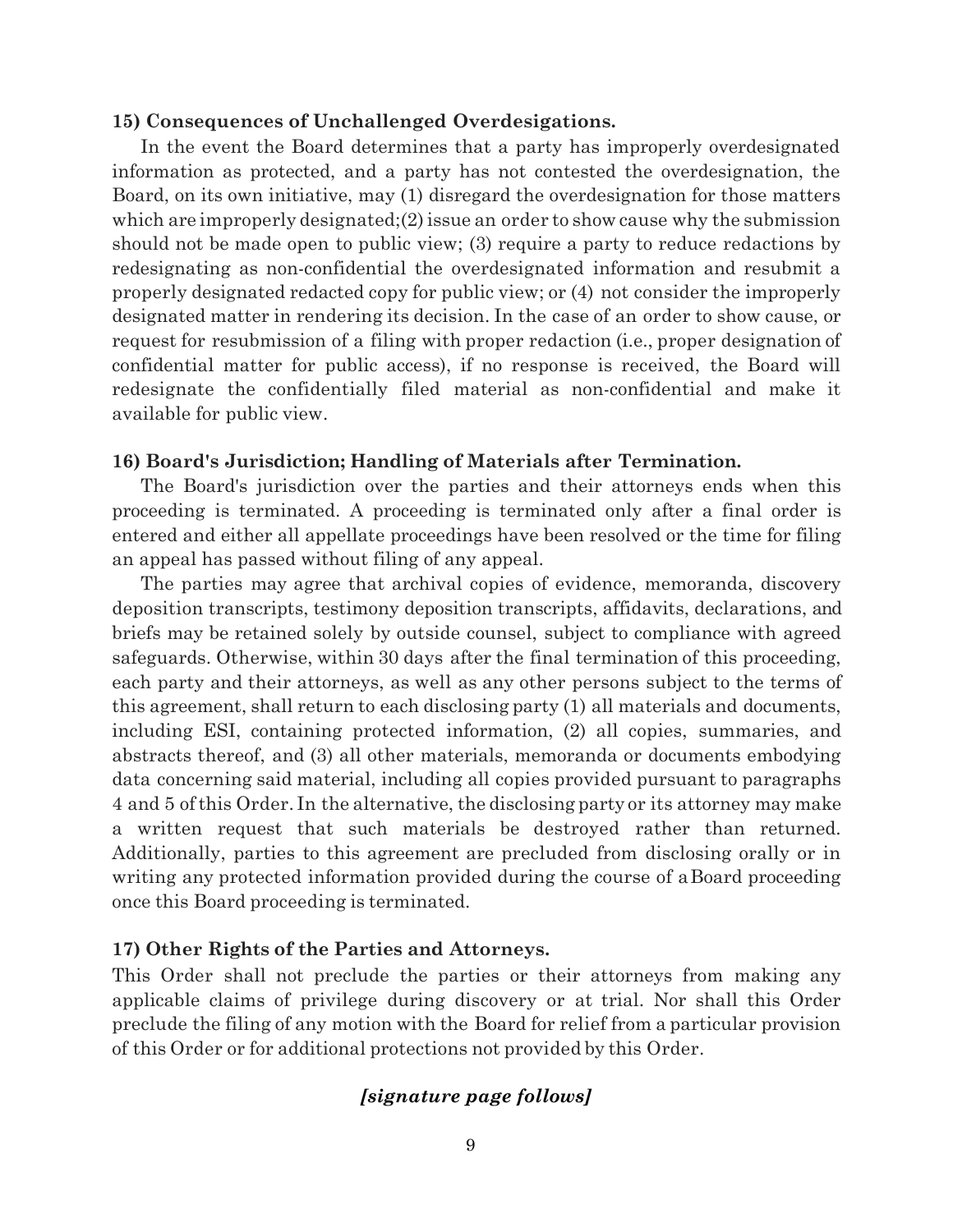## **By Agreement of the Following:**

unifer Sickles

**THOMSPON & KNIGHT LLP Attorneys for Opposer, Authentix, Inc.**

Jennifer S. Sickler 811 Main Street, Suite 2500 Houston, Texas 77002 Phone: (713) 653-8611 E-mail: [Jennifer.Sickler@tklaw.com](mailto:Jennifer.Sickler@tklaw.com)

Leure yro

**REINHART BOERNER VAN DEUREN S.C. Attorneys for Applicant, Continental Properties, Inc.** 

Heidi R. Thole 1000 N. Water St., Suite 2100 Milwaukee, Wisconsin 53202 Phone: (414) 298-1000 Email: [tmadmin@reinhartlaw.com](mailto:tmadmin@reinhartlaw.com)